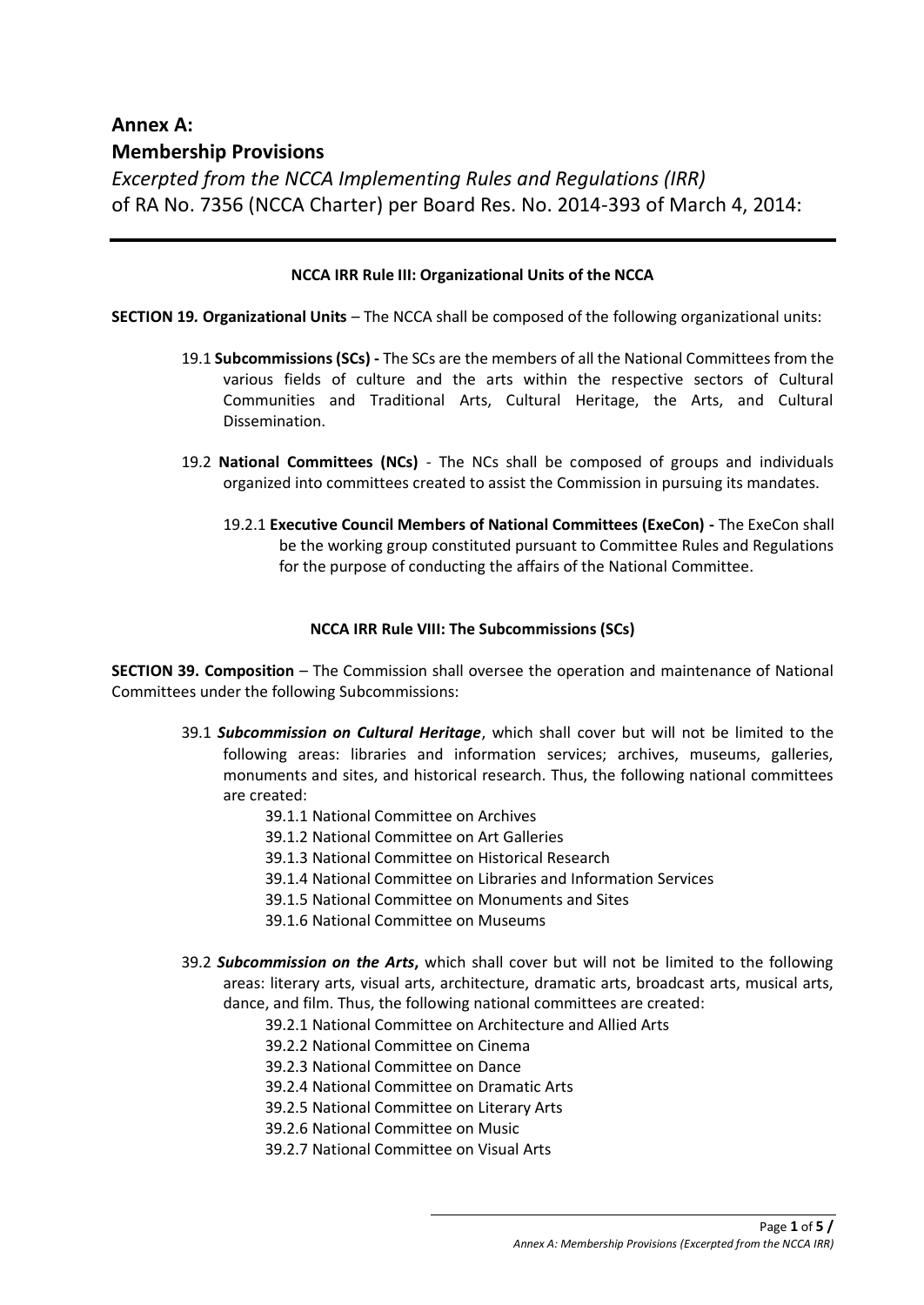39.3 *Subcommission on Cultural Dissemination***,** which shall cover but not be limited to the following areas: language and translation, cultural events, cultural education and information. Thus, the following national committees are created:

39.3.1 National Committee on Communication

- 39.3.2 National Committee on Cultural Education
- 39.3.3 National Committee on Language and Translation
- 39.4 *Subcommission on Cultural Communities and Traditional Arts***,** which shall cover but will not be limited to the following areas: Agta/Aeta culture and arts, cultures and arts of Northern cultural communities, Southern cultural communities, Muslim cultural communities, and lowland cultural communities. Thus, the following national committees are created:

#### **39.4.1 National Committee on Northern Cultural Communities**

(Agta/Aeta; Northern; Kapatagan; and Muslim Cultural Communities coming from – *Regions I to III and the Cordillera Autonomous Region*);

# **39.4.2 National Committee on Central Cultural Communities**

(Agta/Aeta; some areas covered by previous Northern and Southern Cultural Communities; Kapatagan; and Muslim Cultural Communities coming from **–** *Regions IV to VIII, including the National Capital Region*); and,

**39.4.3 National Committee on Southern Cultural Communities**

(Agta/Aeta; Southern; Kapatagan; and Muslim Cultural Communities coming from – *Regions IX to XII, the CARAGA Region and the Autonomous Region of Muslim Mindanao*).

# **Rule X The National Committees (NCs)**

**SECTION 56***.* **Composition -** The National Committees (NCs) shall be composed of artists and cultural workers, and individuals recognized in their fields, organized into groups, which shall be the mechanism through which the community of Philippine artists and cultural workers can participate in decisionmaking, preparation of policies and programs affecting culture and the arts.

- 56.1 The NCs are encouraged to set up their membership so that the various ethnolinguistic groups and organizations of artists and cultural workers coming from the political subdivisions of the country are properly and equitably represented.
- 56.2 Generally, the members of the NCs shall consist of the major non-profit, non-stock organizations of artists and cultural workers within their respective sectors, and individuals who are recognized practitioners of their art, or professionals who have contributed to the practice of their profession and to the cause of their specific sectors.
- 56.3 No person may be a member of more than one National Committee.
- 56.4 Membership application must be in accordance with the NCCA membership rules approved by the Commission on recommendation of the NC concerned.

# **SECTION 57. Types of Members** - The members of the National Committees may consist of:

57.1 *Individual Members -* Individuals who join in their personal capacity;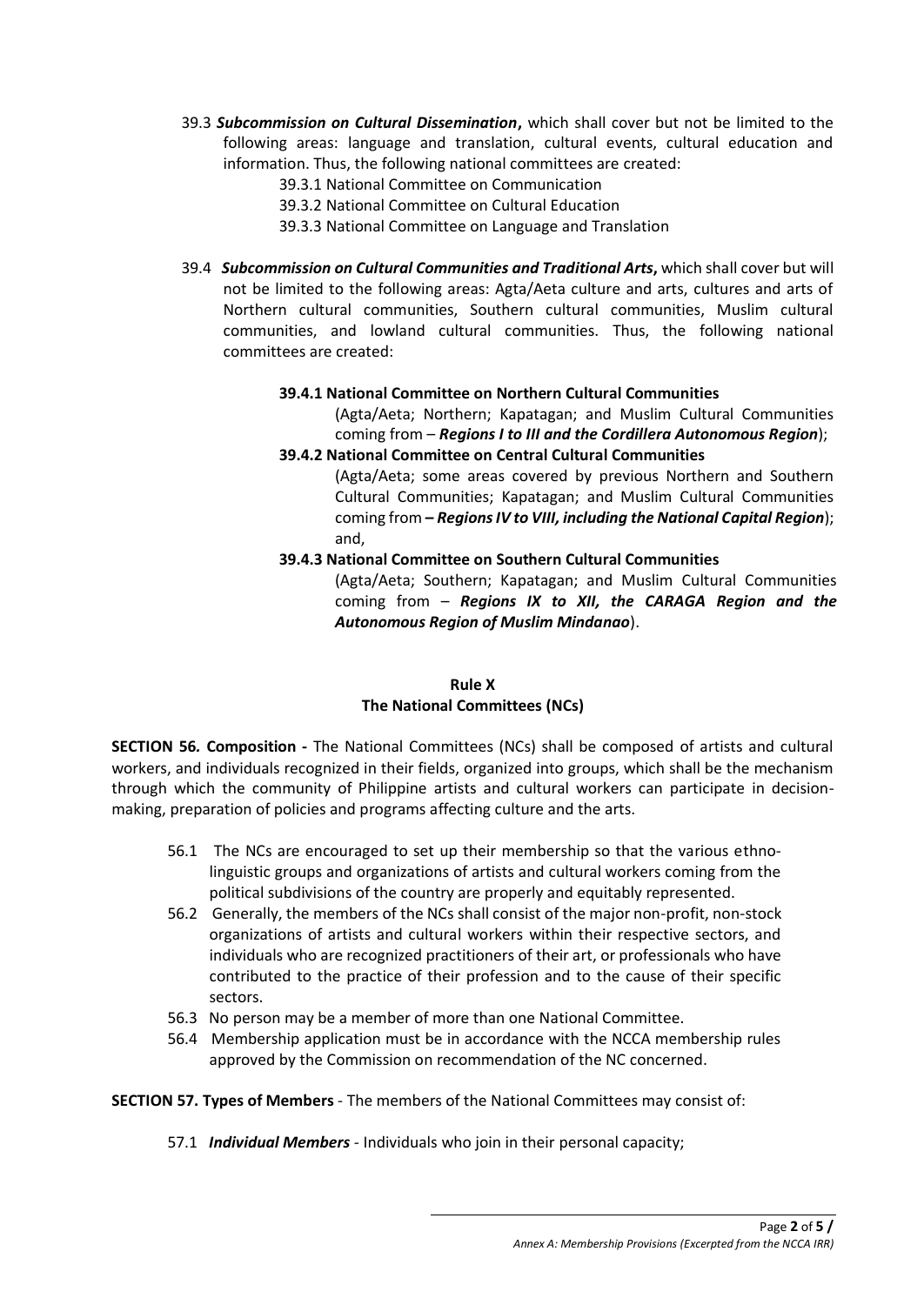- 57.2 *Institutional Members -* Those who join as representatives of recognized culture and art groups who are officially nominated and designated by their respective Boards or Agency Heads;
	- 57.2.1 *Public Sector Members -* Those who join as coming from the state universities and colleges, and other government agencies; and,
	- 57.2.2 *Private Sector Members -* Those who join representing and/or affiliated with their own non-governmental organizations.

#### 57.3 *Representatives of Ethno-Linguistic Communities or Groups*

SECTION 58. **Basic Qualification Requirements –** To qualify for membership, an applicant shall:

- 58.1 Be a Filipino citizen of legal age and good standing in the community;
- 58.2 Have substantial interest, experience and or service in the sector;
- 58.3 Have achieved a high level of expertise relative to the concerned Committee;
- 58.4 Head or be a member *(duly certified and endorsed by the organization)* of an organization which is accredited by the NCCA or recognized by 34 any other government agency;
- 58.5 Have a broad grasp of the Philippine arts and culture in general, and of his/her specific sector in particular;
- 58.6 Have a capacity to represent the NCCA or the sector in various types of gatherings or meetings relative to the position;
- 58.7 Possess potential in establishing networks for the NCCA; and,
- 58.8 Be willing to devote sufficient time and effort to the work of the Committee.

# **Specific membership requirements, qualifications, criteria and composition of the National Committees shall be approved and promulgated by the Commission through Board Resolution upon the recommendation of the respective National Committees.**

**SECTION 59. Functions -** The NCs shall perform the following functions:

- 59.1 Be channels of communication to the community regarding the objectives, accomplishments, concerns, feedback on government and NCCA initiatives, and shall generate ideas for the improvement of the sectors that they represent;
- 59.2 May be tasked to facilitate the implementation of Commission programs, projects and activities, whenever deemed appropriate;
- 59.3 Encourage participation in the Committee through expansion of the membership base;
- 59.4 Elect the Executive Council (ExeCon) Members of their respective sectors; and,
- 59.5 Submit a roster of members to the Secretariat.

**SECTION 60. Meetings of the National Committees** - A NC meeting may be called by its Head or in his/her absence and only upon urgent matters by the Vice-Head once every three (3) years at a general assembly or in a committee membership meeting. The notice of the meeting shall be transmitted to all members not later than one month prior to the assembly or meeting at a place and time approved by the Commission.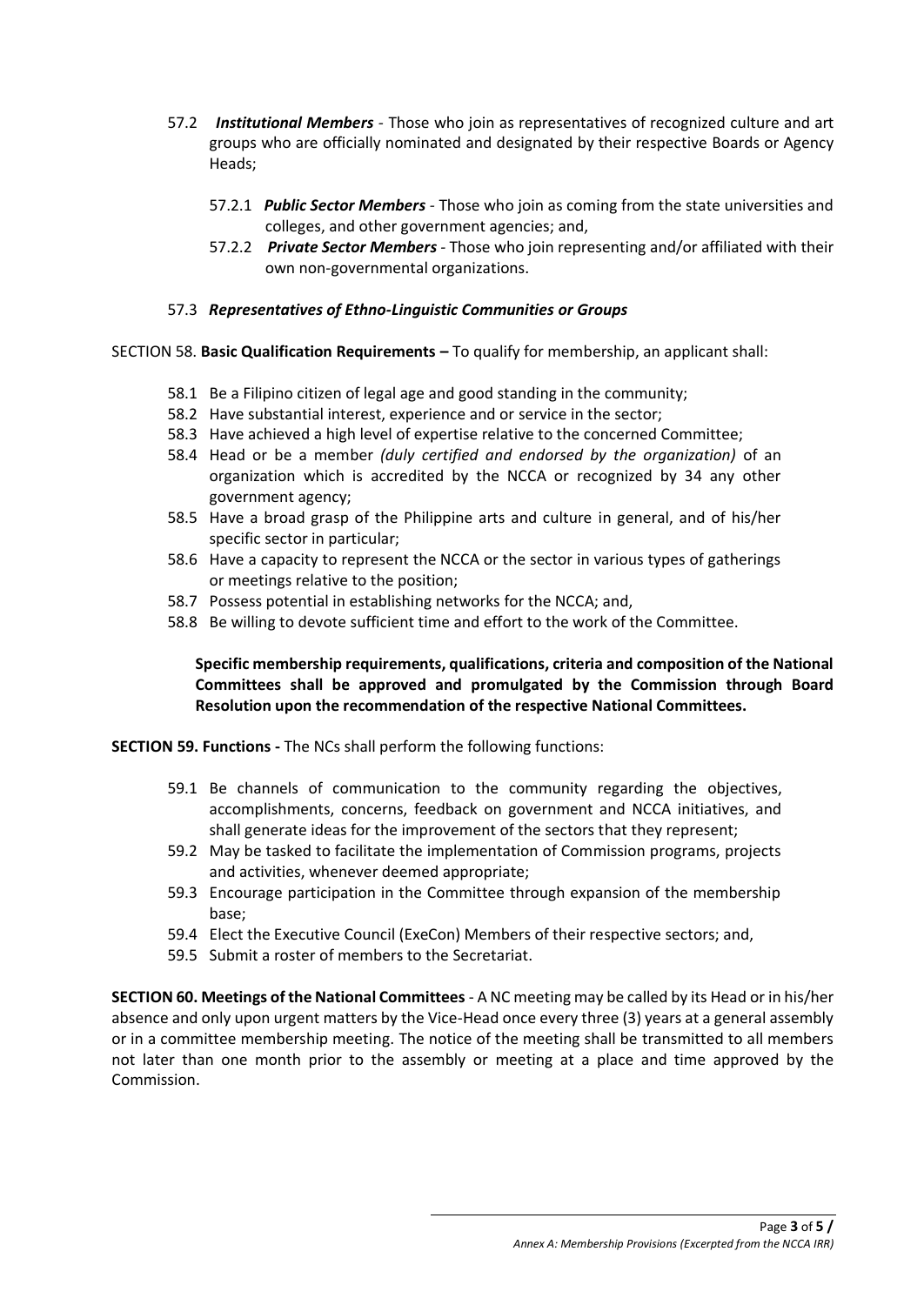#### **Rule XI The Executive Council (ExeCon)**

**SECTION 61. Composition -** The Executive Council (ExeCon) shall be the working group constituted to conduct the business of each National Committee (NC). Each ExeCon shall consist of *thirteen (13) members***,** who shall be elected by the recognized members of the NCs in accordance with the pertinent guidelines as approved by the Commission. Any exception to the general rules shall be subject for the appropriate action of the Commission, and shall be promulgated through Board Resolution: Provided that the Commission shall not approve any request to increase the ExeCon membership to more than fifteen (15) or decrease the number to less than seven (7).

**SECTION 62. Functions** - The ExeCon Members shall have the following functions:

- 62.1 Formulate the rules and regulations affecting the policy on formation, composition, operations and dissolution of National Committees, subject to the approval of the Commission.
- 62.2 Initiate studies and make policy and project recommendations in their respective areas for consideration of the Commission, advise the Commission on policy matters including but not limited to the use of grant funds, and on other related matters such as pending bills in Congress on culture and the arts; and initiate and/ or propose bills relating to culture and the arts, and advocate and/ or lobby for the passage thereof.
- 62.3 Draw up annual, medium and long-term plans for their respective areas of concern and standardize and formulate criteria for prioritizing programs/ projects/ activities.
- 62.4 Evaluate the impact of the annual programs, projects and grant assistance submitted by proponents in relation to the committee's annual, medium and longterm plans; and,
- 62.5 Assist in identifying individual artists and cultural workers, non-government organizations, academic institutions and other organizations that may be able to contribute to the work of the NCCA.

**SECTION 63. Officers and Members** - The ExeCon of each NC shall elect its officers: A Head, a Vice-Head, and Secretary who shall be elected for terms of three (3) years, reckoned from January 1, 2011, thereafter, for as long as he/she remains a member of the National Committee, and shall not serve for more than two consecutive terms.

The ExeCon officers and members who fail to attend two (2) regular meetings in a year shall be called and notified for replacement. Replacement shall be done in accordance with the policy of the concerned NC and/or in accordance with the general policy of the NCCA.

**SECTION 64. Term of Office -** In order to ensure broad representation among artists and cultural workers, the officers and members of the ExeCon shall be elected for a term of three (3) years, reckoned from January 1, 2011, thereafter, for as long as he/she remains a member of the ExeCon, and shall not serve for more than two consecutive terms.

The filling up of an unexpired term of a departing officer shall already be considered one full term in reckoning his/her maximum number of terms. The elected ExeCon Head of the NC shall represent the committee in the Subcommission.